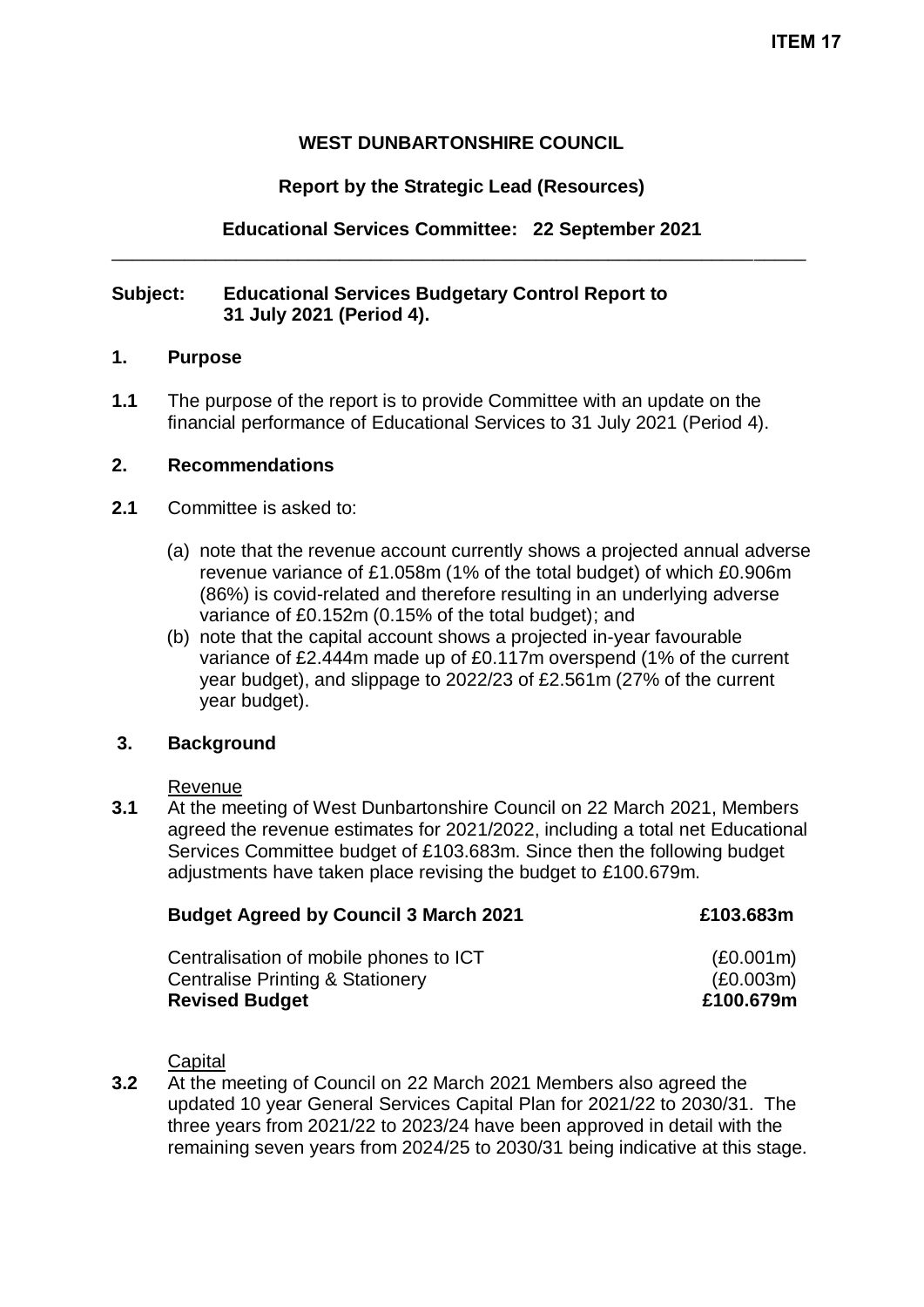After adjusting for anticipated slippage from 2020/21 into 2021/22 the budget agreed for 2021/22 was £9.445m

## **4. Main Issues**

# **Revenue Budget**

- **4.1** The current departmental budgetary position is summarised in Appendix 1, with detailed analysis by service in Appendix 2.
- **4.2** The overall projected full year variance is £1.058m adverse. Some £0.906m of this variance is attributable to covid-related expenditure or income loss (principally from an increase in placements in residential schools and loss of income from school meals and school lets). Information and all individual variances of over £50,000 are detailed in Appendix 3.
- **4.3** Within our budgetary control reports where additional spending (eg additional cleaning) has been incurred income has been brought in to cover this expenditure. The Scottish Government has provided additional resources for 2021/22 as part of its covid-response . A breakdown of sums granted either as a specific grant or as a redetermination within the Council's overall grant settlement is shown below :-

|                                              | £000s  |
|----------------------------------------------|--------|
| <b>Spring Support</b>                        | 391    |
| Free school meals (holiday periods)          | 606    |
| <b>Additional Teaching and Support Staff</b> | 721    |
| Summer Programme                             | 276    |
| <b>Summer/Winter Support</b>                 | 536    |
|                                              | £2,530 |

# **Capital**

- **4.7** The overall Educational Services programme summary report at Appendix 4 shows that the expected over/underspend on the project life is anticipated to be £0.117m over the original budget, and expected slippage of current year budget to 2022/23 to be £2.561m. Appendix 5 highlights the projects at red status and are those with overspends and slippage. Appendix 6 highlights all projects at green status, of which none have an in-year adverse variance of over £0.050m.
- **4.8** From the analysis within appendix 6, it can be seen that there are 2 projects with forecast material slippage, listed as follows:

| <b>Project Name</b>               | Slippage<br>(£m) |
|-----------------------------------|------------------|
| <b>Schools Estate Improvement</b> | 2.275            |
| AV Equipment                      | 0.317            |

# **5. People Implications**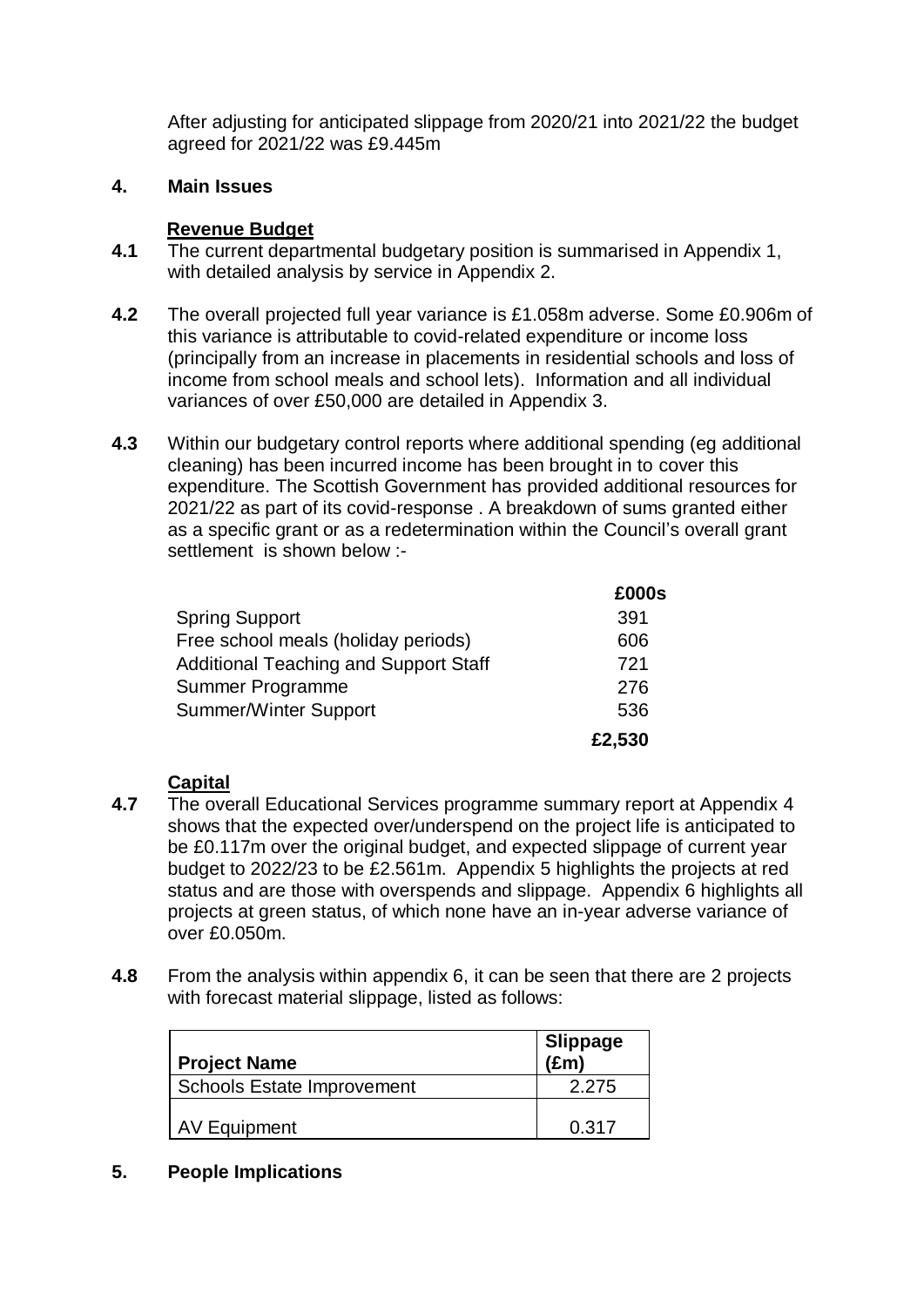**5.1** There are no direct people implications.

## **6. Financial and Procurement Implications**

**6.1** Other than the financial position noted above and within the appendices, there are no financial or procurement implications of the budgetary control report.

## **7. Risk Analysis**

**7.1** The main financial risks to the ongoing financial position relate to unforeseen costs and/or reduced income streams being identified between now and the end of the financial year. This is particularly sensitive to the ongoing impact of covid19. Finance staff are in regular discussion with budget holders to ensure potential issues are identified as early as possible in order to mitigate this risk.

## **8. Equalities Impact Assessment (EIA)**

**8.1** The report is for noting and ,therefore, no Equalities Impact Assessment was completed for this report.

## **9. Consultation**

**9.1** The views of Education, Finance and Legal services were requested in the preparation of this report and they have advised there are neither any additional issues nor concerns with the proposal. As the report is for noting no further consultation is envisaged.

## **10. Strategic Assessment**

**10.1** Proper budgetary control and sound financial practice are cornerstones of good governance and support Council and officers to pursue the 5 strategic priorities of the Council's Strategic Plan. This report forms part of the financial governance of the Council.

**Stephen West Strategic Lead – Resources**

**Date: 1 September 2021**

| <b>Person to Contact:</b> | Joe Reilly - Business Unit Finance Partner (Education),<br>Church St, Dumbarton, G82 1QL, telephone: 01389<br>737707, e-mail joe.reilly@west-dunbarton.gov.uk |
|---------------------------|---------------------------------------------------------------------------------------------------------------------------------------------------------------|
| <b>Appendices:</b>        | Appendix 1 - Revenue Budgetary Control 2021/22<br>- Summary Report                                                                                            |